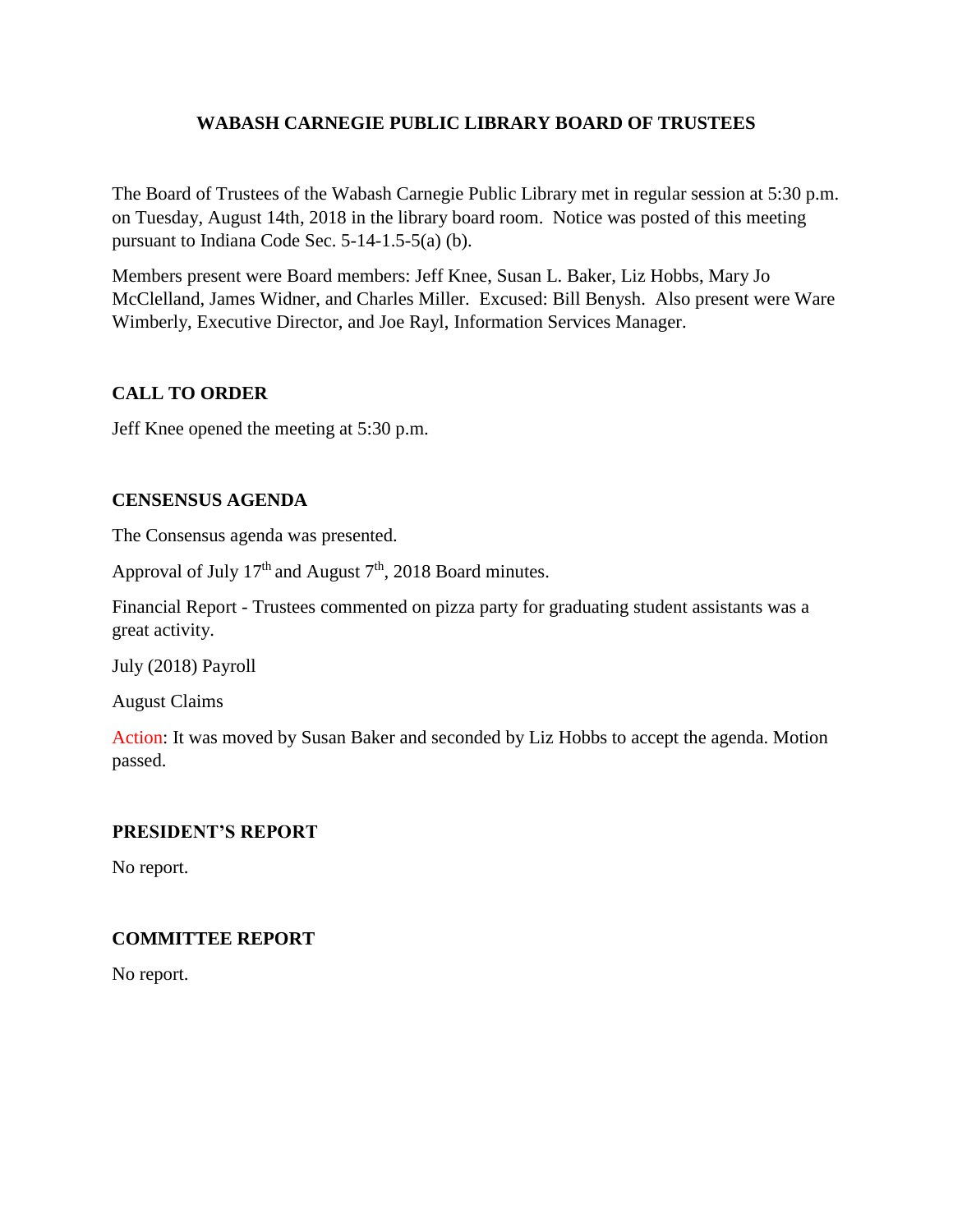## **OLD BUSINESS**

### RB Digital

Bethany DuBois presented proposal for library to have annual subscription to RB Digital adult audio titles which would be \$2,500 for one year. She showed a video summary of what RB Digital has to offer through the subscription: eBooks, magazines, visual media, comic books, etc. Bethany explained that WCPL would be interested in using RB digital specifically for audiobooks, Acorn TV shows, and graphic novels/comic books. Bethany explained the increase in audiobook demand at our library, as well as the stronger selection that RB digital offers over Hoopla, and their cost-effectiveness over OverDrive.

Trustees questioned the need for multiple e-platforms: OverDrive, Hoopla, Digital, as well as the possibility of consolidated all formats onto one platform. Bethany explains how the OverDrive consortium worked – purchasing the materials, versus the subscription based services: Hoopla, RB Digital.

Bethany showed costs differences between OverDrive and RB Digital.

Trustees questioned whether or not the money spent towards digital platforms should go towards physical books. Bethany explained that we are limited by our library's physical space, and that the digital format is the current trend, and that our patrons have requested more digital audiobooks. She also explained that physical audiobooks are in print for only so long, and when they need replaced, sometimes only abridged versions are available.

Trustees asked for specifics on how the technology works, and Bethany explained: devices, how to access audiobooks in cars, etc.

Ware explained we've only used half of the library's budget as of today's date, and that we have the money for more digital offerings.

Action: It was moved by Mary Jo McClelland and seconded by Charlie Miller to approve the subscription to RB Digital (Adult Audio Titles for one year) and for it to be reviewed upon a year's time. Motion passed.

### People Counter

Ware received a second quote on People Counter technology through Cottage Watchman that was over \$3,000 dollars. General census from Trustees is to table the issue of People Counter technology and quotes to some later time.

Action: It was moved by Susan Baker and seconded by Mary Jo McClelland to table some later time. Motion passed.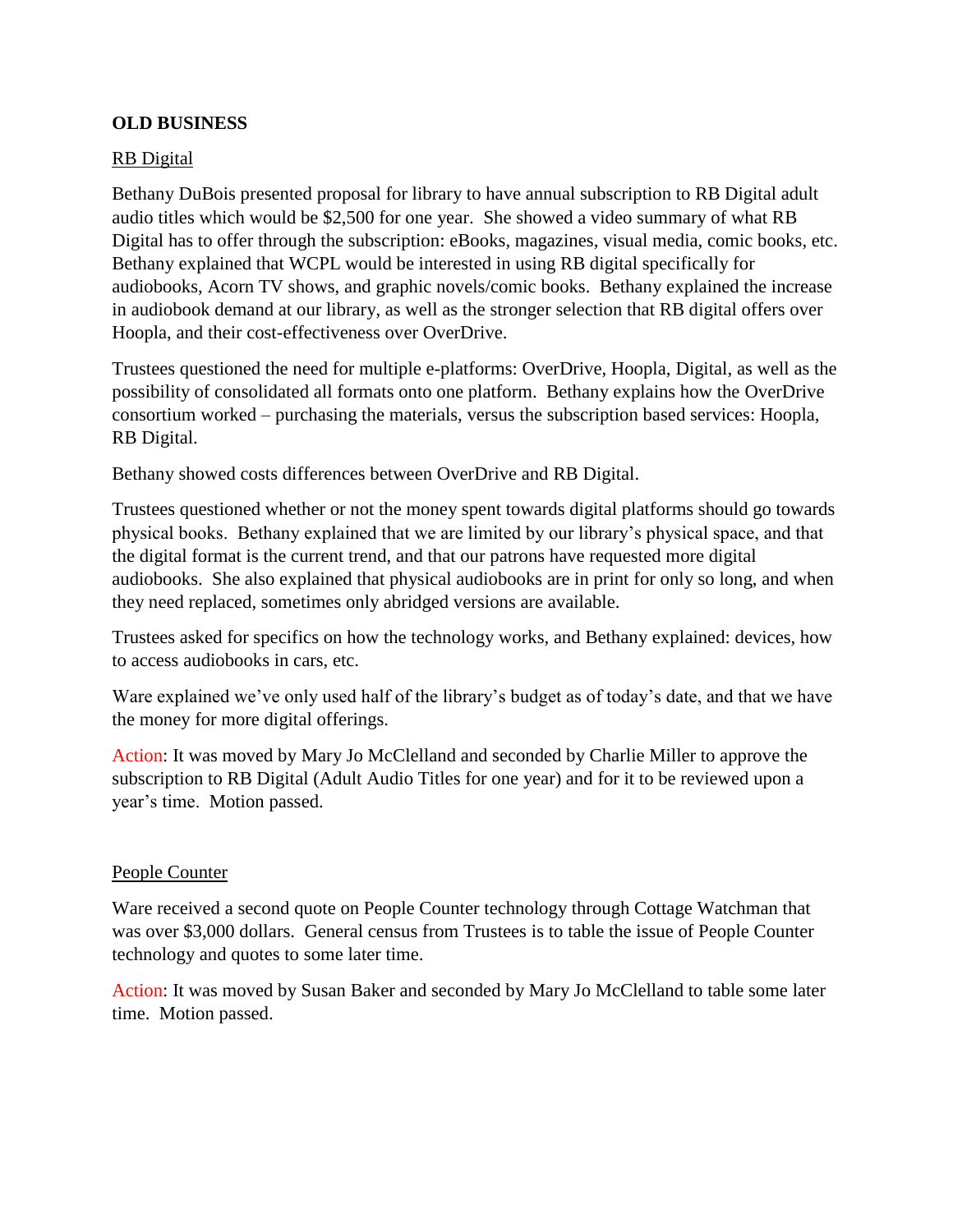## **NEW BUSINESS**

### Advertise 2019 Budget

The budget (Operating + L.I.R.F.) for 2019 will advertised to increase by 3.1%.

Action: It was moved by Susan Baker and seconded by Mary Jo McClelland to approve advertising the proposed 2019 budget Motion passed.

#### E-rate Resolution

Most libraries use this discounted rate on internet service, which is facilitated by the Indiana State library. In order to do so, Wabash Carnegie Public Library needs to remain in the consortium.

Action: It was moved by Charlie Miller and seconded by Susan Baker to approve the Resolution for Wabash Carnegie Public Library to join the Indiana State Library Consortium for Public Library Internet Access for E-Rate Year 22. Motion passed.

#### Student Assistants

New student assistants have been hired with some our Student Assistants graduating from college and heading off to college/university. Athena Varner and Madeline Helsel have been hired to work in Youth Services while Madison Hecox has been hired to work in Circulation. All three are come high schools in the county.

Action: It was moved by Charlie Miller and seconded by Susan Baker to approve hires of Athena Varner, Madeline Helsel, and Madison Hecox as Student Assistants. Motion passed.

### **DIRECTOR'S REPORT/ADMINISTRATIVE UPDATE**

### Ramp/Sidewalk along Canal Street

There is a gap between the sidewalk and grass along Cass St. – erosion. Will need addressed in the near future. Ware will contact Gaunt and Sons to get quote.

### Library Patron with No Trespassing Warning - concern

Ware spoke with an attorney from Downs, Tandy, and Petruniw, P.C. regarding a library patron who has been given a no-trespassing warning and some issues pertaining to the library patron. Ware explained the legal advice presented to him.